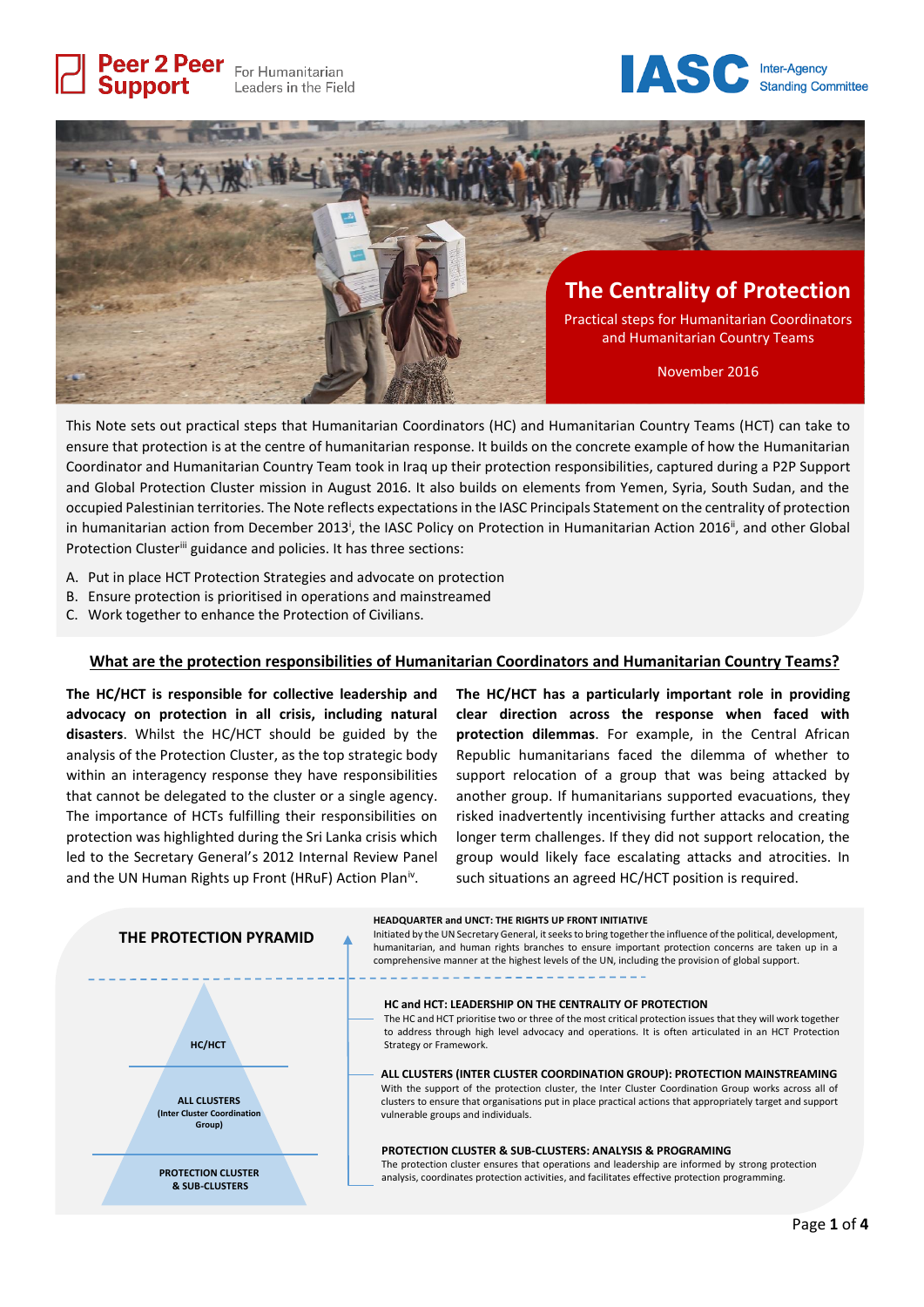## **A. PUT IN PLACE AN HCT PROTECTION STRATEGY AND ADVOCATE ON PROTECTION**

Based on the IASC Principals Statement, HCs and members of HCTs are expected to work together as senior leaders to address the 2 or 3 most critical protection concerns in-country. Simple and flexible HCT Protection Strategies can facilitate this process by clearly articulating the main priorities and responsibilities of HCT members. Regular engagement by the HCT in the implementation of the strategy is required to bring it to life. As the HC and HCT members often have access to influential stakeholders they are also well placed to engage in public and private advocacy on the critical protection issues.

- i) **Develop an HCT protection strategy with 2 or 3 clear protection priorities.** Reflecting the Global Protection Cluster Provisional Guidance for HCT Protection Strategies<sup>v</sup> and examples from field operations:
- **Convene a dedicated meeting or workshop with HCT members to draft the strategy**. It is important to have HC leadership and ownership of all HCT members. Use the analysis and advice of the Protection Cluster as a basis for the strategy.
- **Constitute a small temporary group with the Protection Cluster and sub-cluster lead agencies, as well as some NGO representatives** to prepare the workshop and lead the drafting the strategy. Or, if necessary, request the support of a ProCap as was done in Yemen.
- **Prioritise 2 or 3 critical protection concerns that the HCT will work together to address through high-level advocacy and operations**. Use the analysis of the Protection Cluster to inform the selection of the priorities and be realistic regarding the capacity in country to deliver. Ensure that the priorities are sufficiently tangible to engage all of the senior leadership, not just the protection mandated agencies and that they complement, rather than duplicate the work of the Protection Cluster and Inter-Cluster Coordinating Group (ICCG). For example, in South Sudan, the HC/HCT agreed to prioritise: 1) strengthening SGBV programming and joint HCT advocacy, and 2) the protection of civilians with focus on boys and girls.
- **Ensure that the strategy is short (2-4 pages), not overly technical so that it makes sense for non- protection experts in the HCT and sufficiently flexible to adapt to changes in the operational context.** Based on experience from Syria, detailed matrixes should be avoided as they become the focus of long sign-off negotiations which delay implementation.
- ii) **Include protection as a standing item on the HCT agenda and link to Human Rights up Front (HRuF).** Regular engagement by the HC/HCT in the implementation of protection priorities captured in the strategy can be facilitated by:
- **Include protection as a standing item on the HCT agenda and have the Agency Lead for Protection present a Critical Protection issues (CPI) Note**. The Note can be prepared by the Protection Cluster Coordinators, link to the HCT protection strategy priorities, and include recommended actions.
- **Where applicable, have regular updates at HCT meetings on the implementation of the UN Country Team Human Rights Up Front (HRuF) work** and vice-versa with the UN Country Team on the HCT protection strategy implementation.
- iii) **Advocate on protection together as the HCT.** Using the HCT Protection Strategy and CPI Note, HCs and HCTs can take forward advocacy together by:

*"Protection is the foundation of all humanitarian work, and humanitarians have a duty to do all they can to protection civilians whenever and wherever they are at risk…no matter how difficult the task, protection should be a central concern in all humanitarian operations".*

*Lise Grande, DSRSG, Resident and Humanitarian Coordinator Iraqvi*

- **Convene a small core group of HCT members** led by the HC to coordinate advocacy and representation. At a minimum, the group should include the Agency Lead for the Protection Cluster, one NGO and a UN agency. Consider tasking advocacy staff to produce short messages based on the CPI Note.
- **Establish or engage existing networks of influential stakeholders for advocacy**. For example, influential Ambassadors. Build on the complementarities across HCT members who have access to different levels and types of stakeholders. Advocate with them using the CPI Note and other relevant information.

### **B. ENSURE THAT PROTECTION IS PRIORITISED IN OPERATIONS AND MAINSTREAMED**

The HC/HCT is responsible for ensuring that protection is prioritised in operations, mainstreamed across the clusters, and that decisions are informed by strong protection analysis. Whilst it is not the role of the HCT to directly undertake these activities, it is responsible for ensuring that they happen. Some key actions that the HC and HCT should request from the ICWG, cluster, and Protection Cluster, include: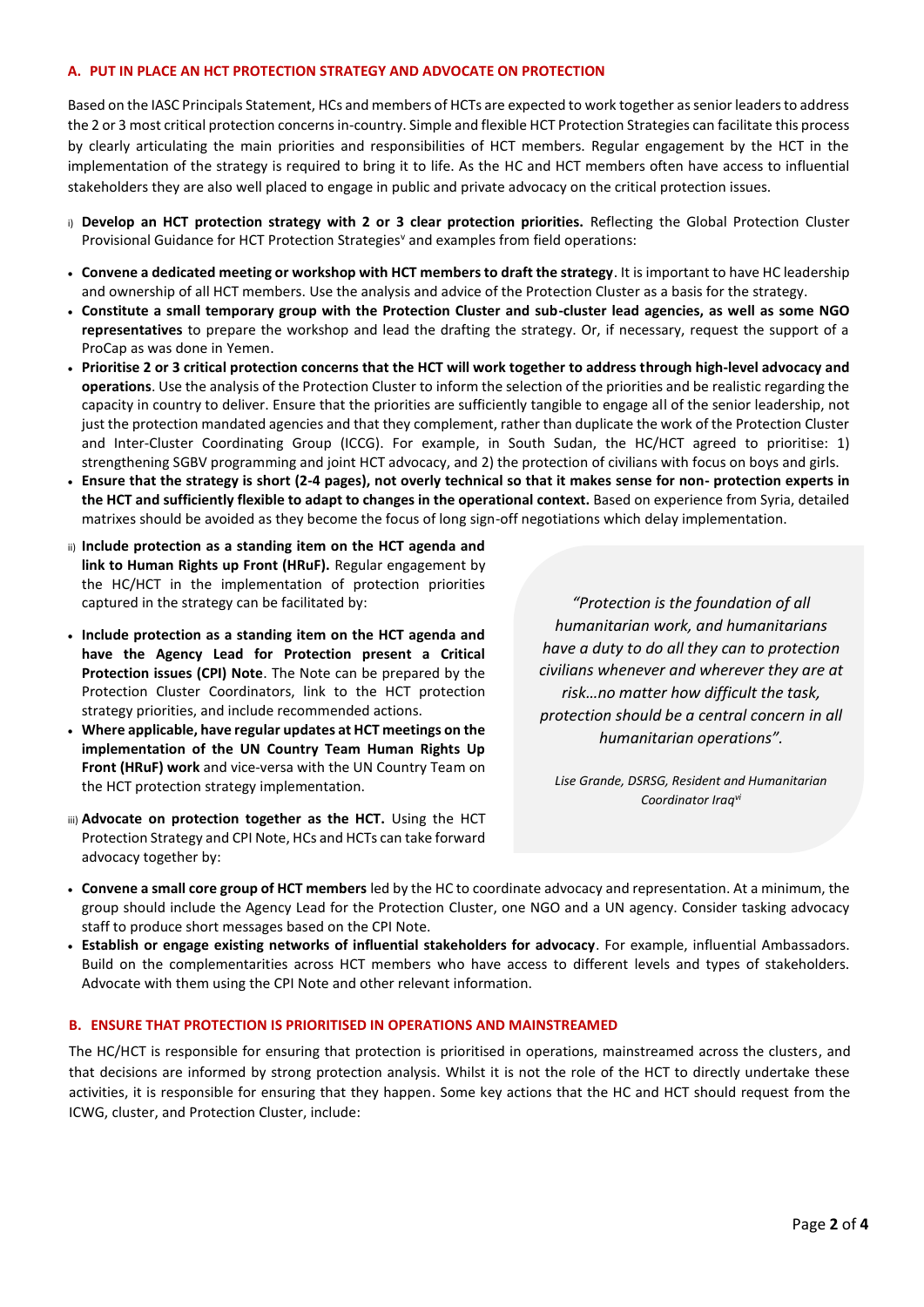- **Task the ICCG to ensure that protection mainstreaming is implemented across clusters**, including by insertion of clear protection objectives and outcomes in the Humanitarian Response Plan (HRP) that each sector must respond to, and encourage cross cluster validation of projects. For example, the Iraq HRP has clear protection objectives and indicators in each sector. An HC review panel, vets each sector plan to ensure they prioritise tangible actions that target and support vulnerable groups.
- **Encourage NGO co-cluster coordinators and sufficient seniority of national protection cluster coordinators for Level 3 emergencies and integrated mission contexts**. In Iraq and South Sudan the seniority of the Protection Cluster Coordinators, as well as the NGO co-cluster arrangement is credited with generating high performing clusters.
- **Ensure that concrete protection projects are funded**, rather than just protection trainings and sharing of guidance. For example, the Syria Protection Cluster Strategy prioritised concrete protection activities in the areas of civil documentation, SGBV, and child protection.
- **Ensure that the voice of affected people is heard and guides protection analysis, programming and HCT decisions**. Integrate an accountability to affected people approach consistent with the IASC Guidancevii.
- **Ensure that the Protection Cluster compiles comprehensive protection analysis** that details the main protection threats, risks, vulnerabilities to inform decisions and programming. The Rapid Protection

# **C. WORK TOGETHER TO ENHANCE THE PROTECTION OF CIVILIANS**

How to address concerns relating to the protection of civilians can be challenging for humanitarians. Proactive leadership and advocacy by HCs/HCTs is required with influential stakeholders, including the parties to the conflict. Humanitarians will also face dilemmas that can undermine the protection of civilians and fundamental principles. It is the responsibility of the HC/HCT to provide clear direction on how to address these issues. Building on HRuF and practical examples from OPT, Iraq, and Afghanistan, Key steps for the HC and HCT are:

- **Use an International Humanitarian Law (IHL) and Human Rights framework in public and private advocacy, including with the parties to the conflict**. Utilise Humanitarian Civil Military Coordination experts in support of information collection, networking and advocacy.
- **As necessary, seek deployment of a senior advisor, such as a senior Human Rights officer, to support the HC/HCT's use of IHL and human rights law**. The adviser should work with all relevant actors, especially the Protection Cluster and OCHA CMCoord officers.
- **Task the Human Rights officer or a body to prepare short, factual reports on how civilians are being affected by the conduct of hostilities using an IHL and human rights framework**. Use data from various sources, including HRuF (where applicable) and package the information in short and factual updates. An excellent example is the weekly Protection of Civilians oPt updateviii. Consider making the updates public if possible.
- **Task the ICCG to develop an operational framework to guide frontline humanitarian workers on how to deal with dilemmas involving protection and the humanitarian principles**. It should be agreed in the ICCG, endorsed by the HCT and disseminated widely to front line staff. For example, the draft Iraq framework.
- **Ensure basic awareness raising and training on IHL and the humanitarian principles is conducted** for humanitarian workers, especially those engaging with the parties to the conflict.

From 31 July to 5 August 2016, representatives from the Peer 2 Peer Support team, the Global Protection Cluster, World Vision International, and AMEL sought to capture good practice on how leadership had supported the centrality of protection and Accountability to Affected People (AAP) in Iraq's humanitarian response. The team travelled to Erbil and Baghdad, as well as undertook field visits. Over one hundred people were interviewed, including the Humanitarian Coordinator and Heads of relevant UN agencies, NGOs, and clusters. Light desk reviews focused on Yemen and oPt for the centrality of protection and Burundi, Darfur, and Nepal for AAP.